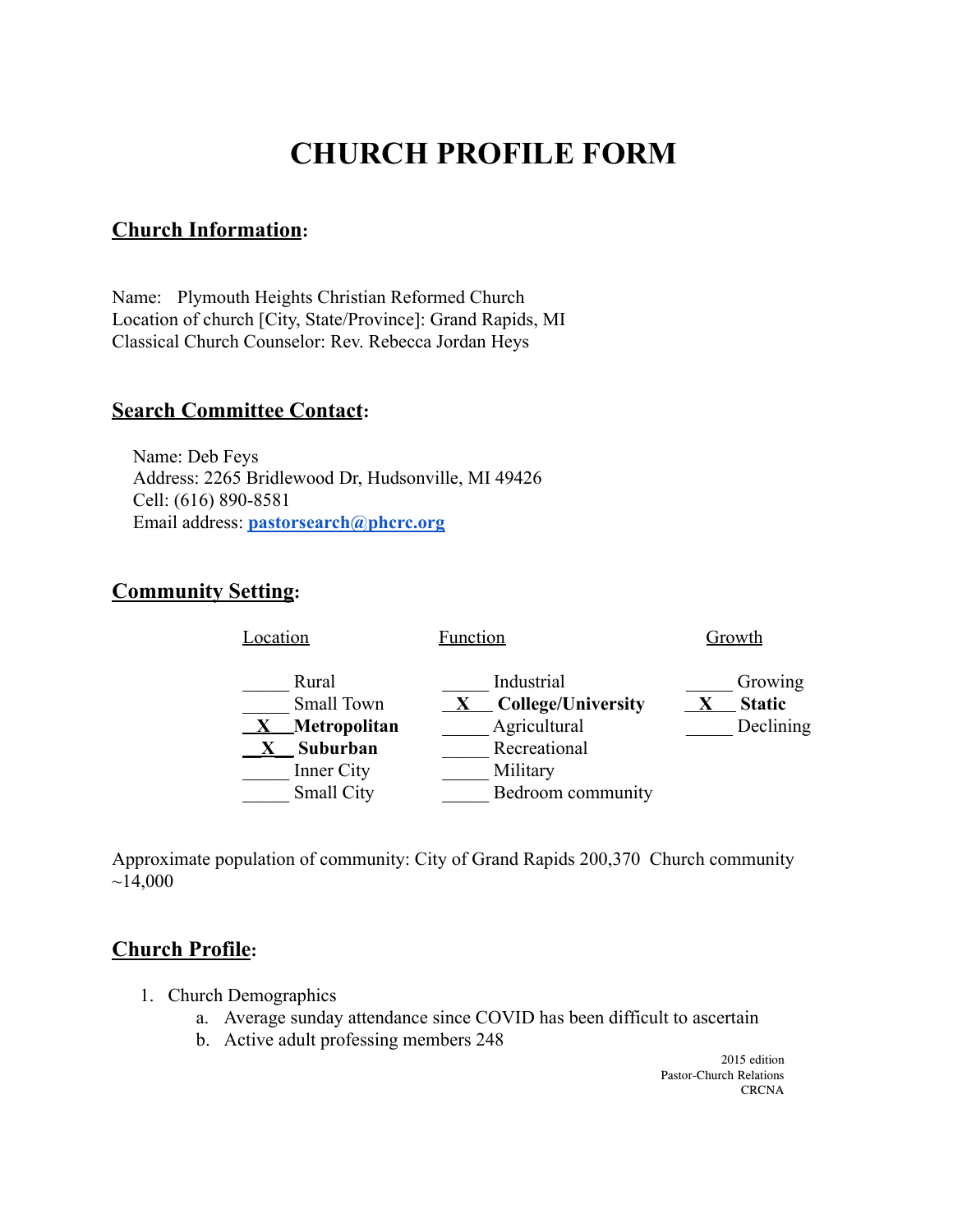- 2. We are open to:
	- a. **Male and Female pastors X**
	- b. Female pastors only
	- c. Male pastors only
- 3. List all staff positions:
	- a. Minister of Congregational Care and Life
	- b. Minister of Children and Youth
	- c. Minister of Music
	- d. Church Secretary
	- e. Building and Grounds Manager
- 4. Position Available:
	- a. Minister of Worship and Leadership
	- b. Date of vacancy: August 2021
- 5. General position description: See Job Description pdf
- 6. Full-time or Part-time [F or P]: **Full time**
- 7. Bi-vocational position [Y or N]: **N**
- 8. Number of years preferred of ministry experience of potential candidate: **Experience preferred**
- 9. Required languages: **English**
- 10. Have you completed the Denominational Survey conducted by the Center for Social Research: **No**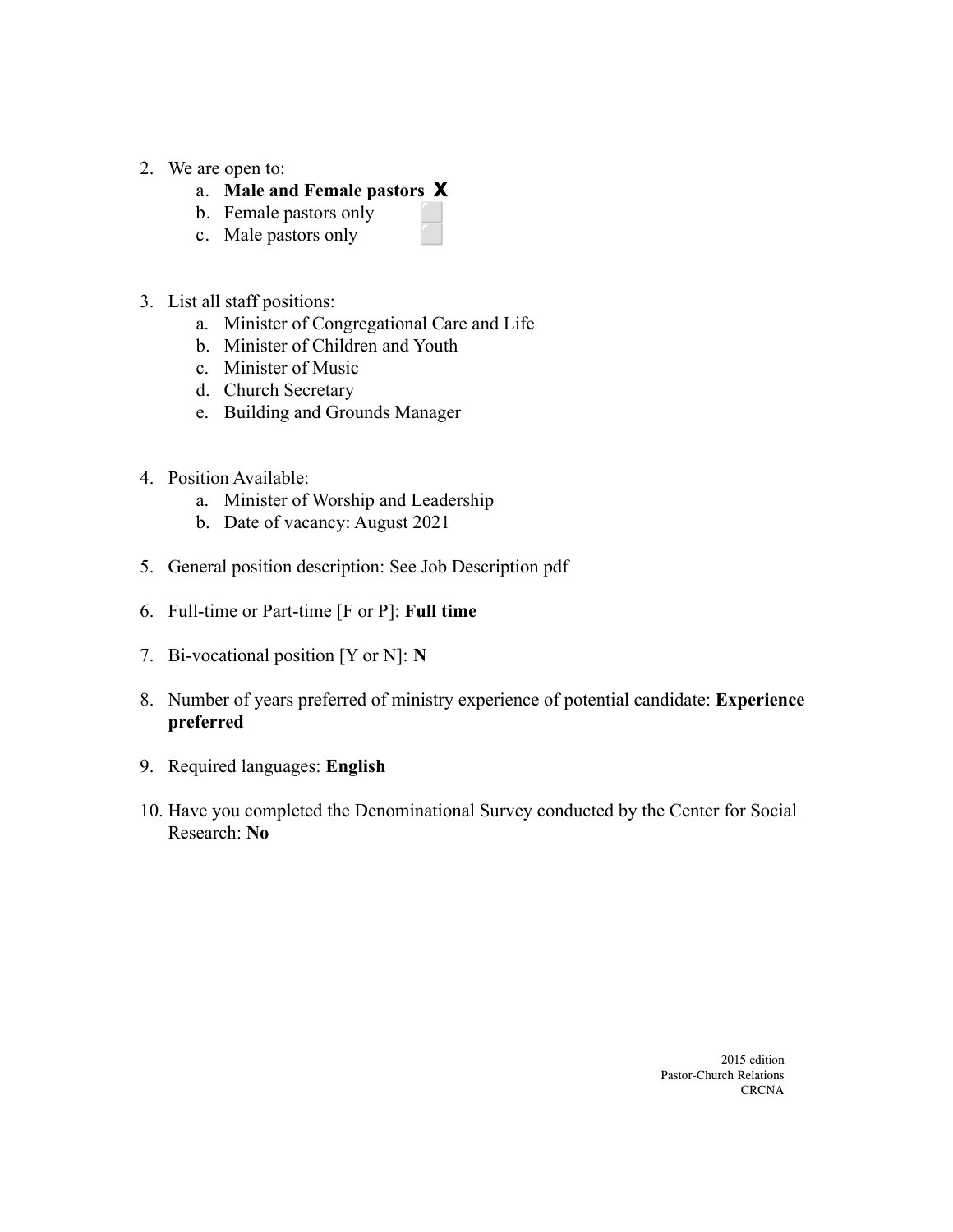## **Church Demographics:**

- 1. Profile of church members:
	- a. Age:
		- i. **15%** 0-11
		- ii. **1%** 12-18
		- iii. **3%** 19-24
		- iv. **9%** 25-34
		- v. **16%** 35-49
		- vi. **21%** 50-64
		- vii. **34%** 65+
		- b. Occupation:
			- i. **20%** Business
			- ii. **30%** Professional
			- iii. **5%** Trades
			- iv. **3%** Stay-at-home parent
			- v. **0%** Agriculture
			- vi. **31%** Retired
			- vii. **10%** Student
			- viii. **1%** Other
- 2. Percentage of members belonging to the congregation:
	- a. Less than 5 years  $= 13\%$
	- b.  $5{\text -}10$  years  $= 22\%$
	- c. 10 or more years  $= 65\%$
- 3. Racial/Ethnic composition of congregation and surrounding community:

|                 | <b>PHCRC</b> | City of Grand Rapids |
|-----------------|--------------|----------------------|
| White           | 92%          | 67.2%                |
| <b>Black</b>    | $1\%$        | 18.6%                |
| Hispanic/Latino | $1\%$        | 16.1%                |
| Asian           | $5\%$        | 2.4%                 |
| Other           | $1\%$        | .4%                  |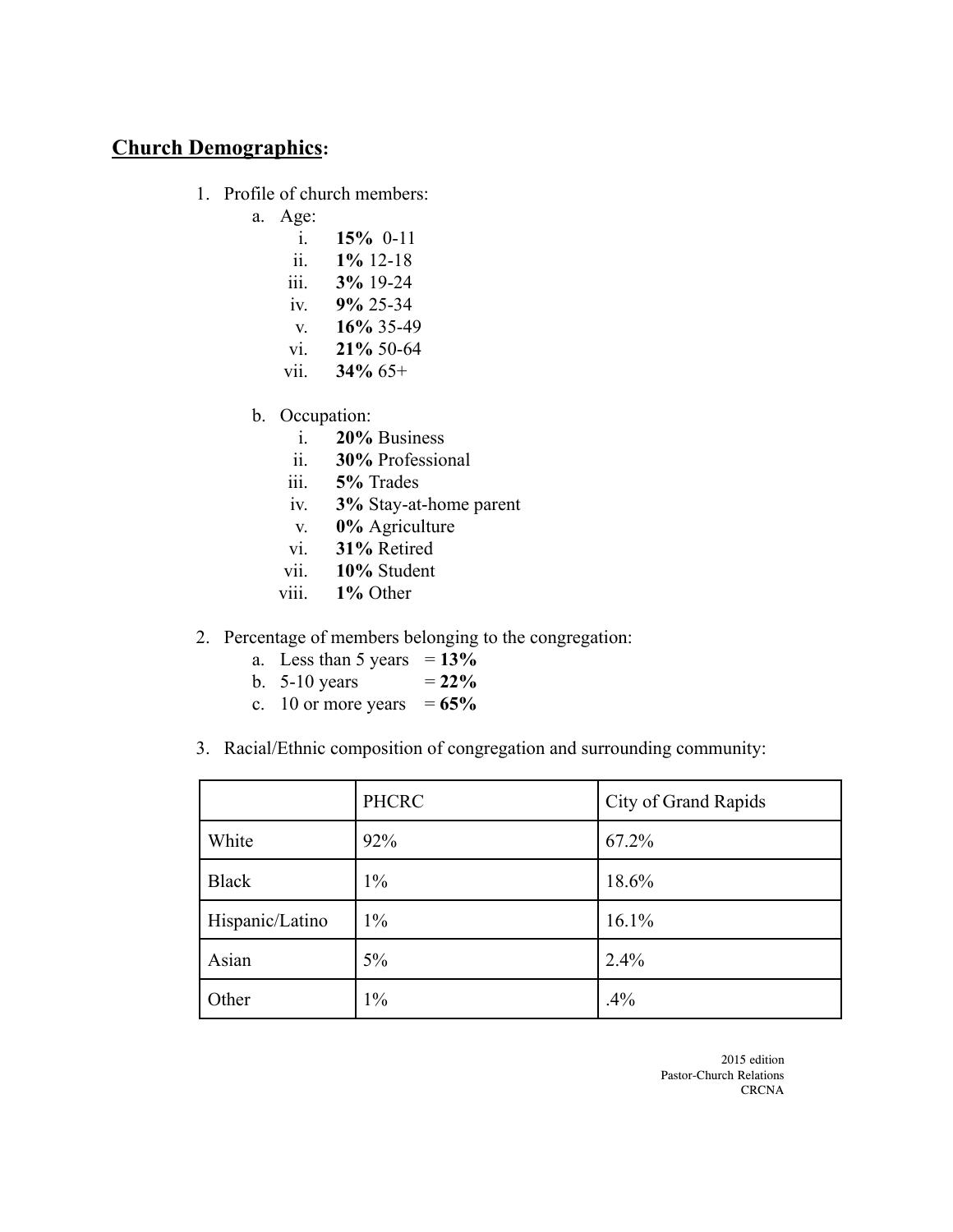- 4. Composition of congregation:
	- a. Mono-Cultural **X**
	- b. Multi-Cultural
	- c. Specific Ethnicity (specify:
- 5. List the last three persons in this position:
	- a. Rev. Steve De Vries
	- b. Dr. Russell Palsrok
	- c. Rev. Peter Van Elderen

## **Worship:**

**1. How are members involved in planning and participation in the liturgy/worship?** A significant amount of planning is done by the Minister of Music and the Minister of Worship and Leadership with assistance from the church accompanist and participating musicians. Additionally, many members of our congregation lead the liturgy and music during church services. Participants come from all generations, backgrounds, and talents. We also have a number of members who handle the Audio/Video technological aspects of worship. Their contributions have been vital during the pandemic as we have added live-stream worship due to the pandemic.

#### **2. Describe the worship services in your church:**

Plymouth Heights CRC worship services are liturgical and orderly, doctrinal and sacramental in structure. We experience worship together as the body of Christ. Worship is a time to praise and honor God for his presence in our lives and grow our personal relationships with him. The services intentionally include adults and children. Many members of our Friendship group (people with intellectual disability) participate as well.

Music incorporates pipe organ, piano, and additional brass, strings, woodwinds, and percussion instruments. This variety of instruments allows for musical opportunities using blended styles. Typically, the services use a traditional style of music; however, contemporary music is included from time to time.

**3. Describe the discipleship practices in your church for all ages of members and attenders:**

For our younger members, we have Choristers, Praise and Play, and Children in Worship on Sundays. For preschool-1st grade, we have recently begun the Dwell program, which takes place on Wednesday evening with GEMS and Cadets for 2nd-8th grade. We have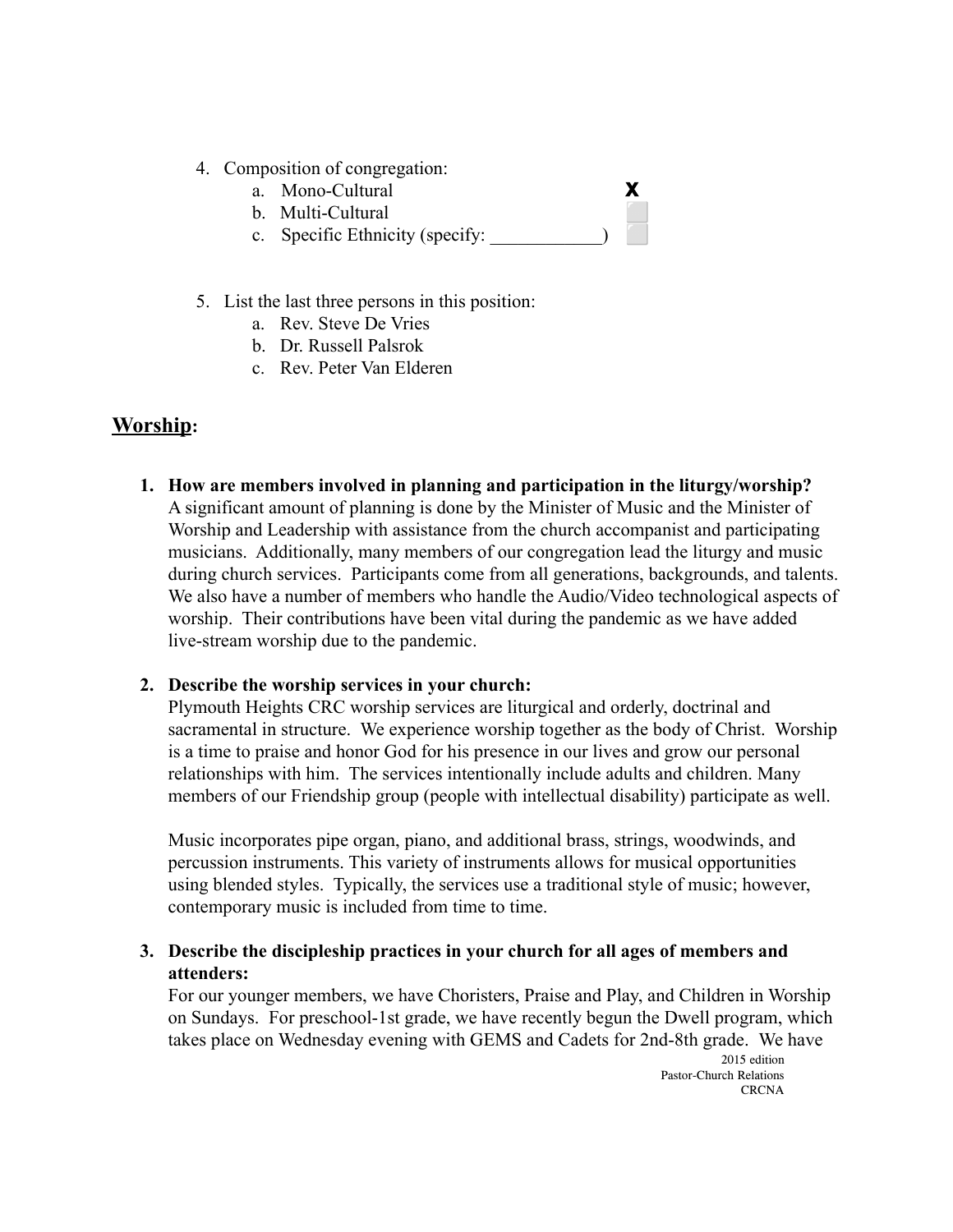also started offering a Wednesday night catechism class for 4th-7th grade. Middle and High School Youth Groups meet on Sunday evenings. Often these programs will take a break during the summer month.

Friendship Group, prior to the pandemic, met weekly and allowed people with intellectual disabilities and other members of the church to praise and socialize together. With the decrease of Covid positivity rates, we hope to see this group meeting again soon and regularly.

Equip Groups (or small groups) are a time for adults to come together, intergenerationally, to build relationships throughout the congregation. Additionally, we have book clubs and Bible studies for men and women.

Finally, we have a seasonal adult choir, which rehearses on Sundays before the service and provides singing during some of the worship services.

# **Building/Financial:**

- 1. Present annual budget: \$677,817.11
- 2. Last year's annual budget: \$709,524.06
- 3. Percentage of financial obligations met (last complete year reported):
	- a. Budget 100%
	- b. Denominational Ministry Shares 100%
	- c. Classical Ministry Shares **-** 100%
- 4. Facilities:

We have a sanctuary with a 550 seat capacity. Several of the pews have been shortened to accommodate wheelchairs rather than expecting wheelchair bound members to sit at the back of the sanctuary or in the main aisle. The building is ADA compliant with an elevator to access the upper and lower levels. The church building includes a community room on the upper level and a fellowship room on the lower level. We have a library and media room along with several classrooms. Additionally, we have a dedicated meeting space for our middle school and high school youth groups. We also have a craft and workshop room for GEMS and Cadets. Finally, we have a functioning kitchen on each level and a nursery on the upper level.

5. Are your buildings adequate for your ministries?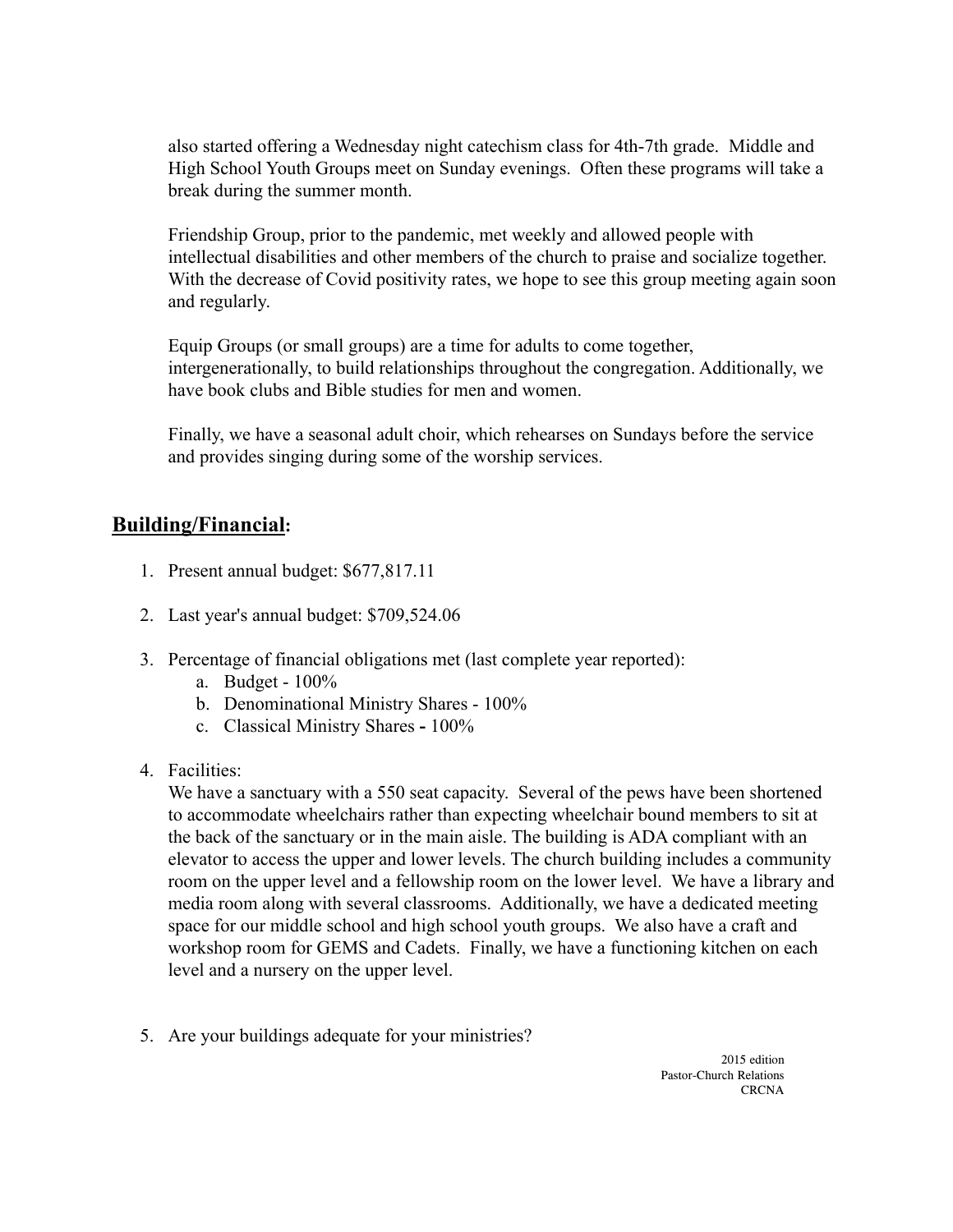**a. Yes - X**

b. No

Is a building program projected?

- c. Yes
- **d. No X**
- 6. Does the church own a parsonage? Yes, but the parsonage is currently occupied by the Minister of Congregational Care and Life.
	- **a. Yes X**
	- b. No
- 7. Location of office or study: An office for each minister's usage is attached to the main church office.

## **Compensation:**

- 1. The salary range we are prepared to offer our new pastor is based on the CRC Minister Compensation Survey for our area: **Yes**
- 2. The average annual increase for this position over the past three years is: **Annual COLA increase %**
- 3. Housing:
	- **a. Housing allowance X**
	- b. Parsonage only
	- c. Either of the above
- 4. Benefits and expenses:
	- a. Pension **Yes**
	- b. Medical insurance **Yes**
	- c. Life insurance N/A
	- d. Social Security or Canada Pension **Yes**
	- e. Travel/mileage **Yes**
	- f. Continuing Education funds **Yes**
	- g. Continuing Education time allotted **Yes**
	- h. Sabbatical policy in place **Yes**
- 5. Annual vacation (# weeks): **4 weeks**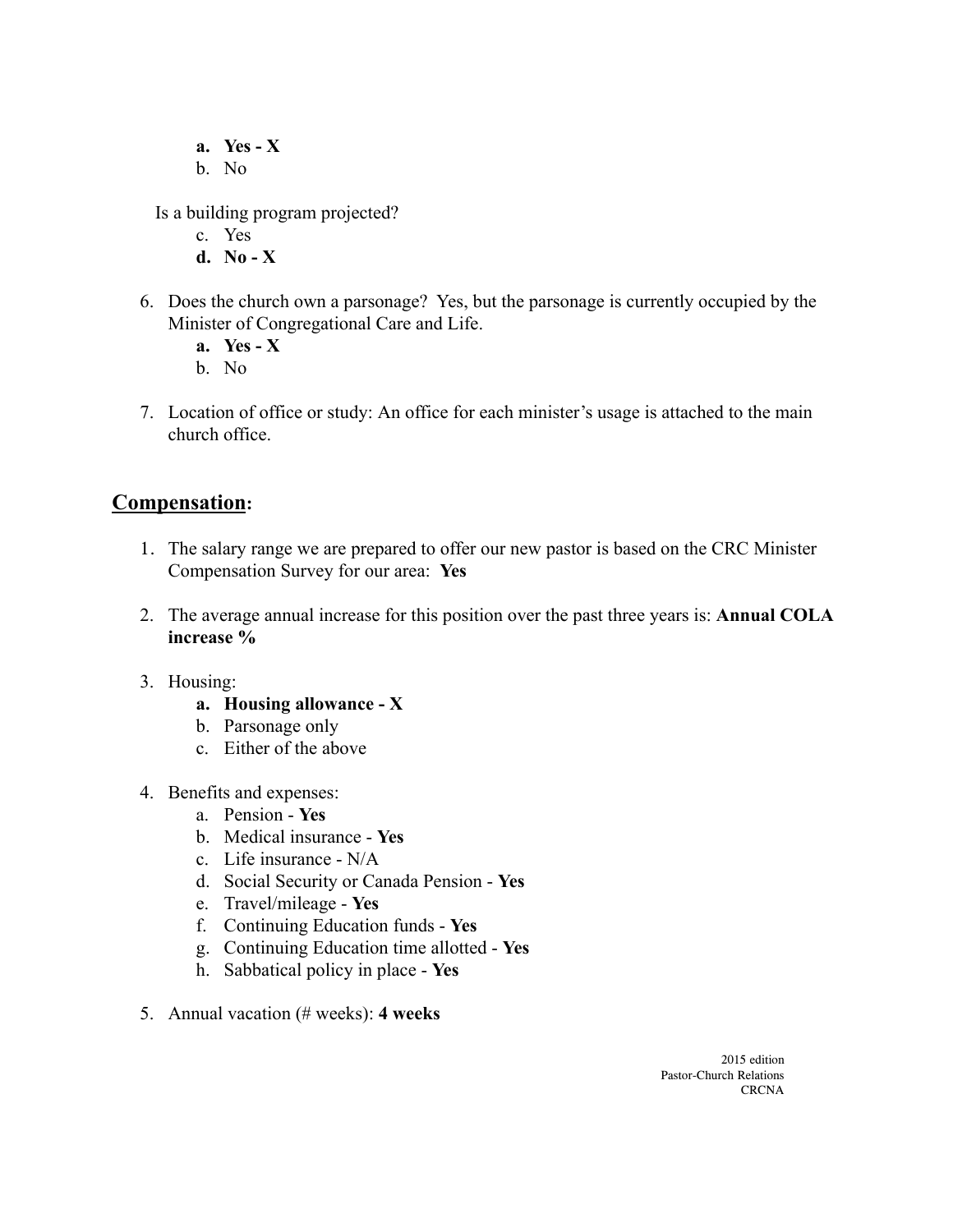6. Other (please specify): **Health Savings Account (HSA)**

## **Church Characteristics:**

- 1. Presently, the FOCUS OF OUR CHURCH'S MINISTRY is:
	- a. The community exclusively
	- b. The community primarily
	- **c. The community & current members/participants equally - X**
	- d. The current members/participants primarily
	- e. The current members/participants exclusively
- 2. In our church, the worship service is designed for:
	- a. Designed for the unchurched
	- b. Emphasis on the unchurched
	- c. Unchurched and believers
	- **d. Emphasis on believers - X**
	- e. Designed for believers
- 3. In our church, the style of music in the worship service is:
	- a. Contemporary
	- b. Mostly contemporary
	- c. Blended
	- **d. Mostly traditional - X**
	- e. Traditional
- 4. In our church, leadership is generally provided by the:
	- a. Predominantly lay leaders
	- b. Frequently lay leader
	- **c. Lay leaders & pastors staff share leadership - X**
	- d. Lay leaders function under pastoral staff
	- e. Predominantly pastoral staff
- 5. Our church seeks to encourage spiritual growth through:
	- a. No specific ministries
	- b. Ministries for a few groups
	- c. Ministries for selected groups
	- **d. Ministries for most groups - X**
	- e. Ministries for all groups
- 6. In our church, evangelism strategies and methods are:
	- a. Predominantly unplanned
	- b. Generally unplanned
	- c. Equal emphasis
	- **d. Generally planned - X**
	- e. Predominantly planned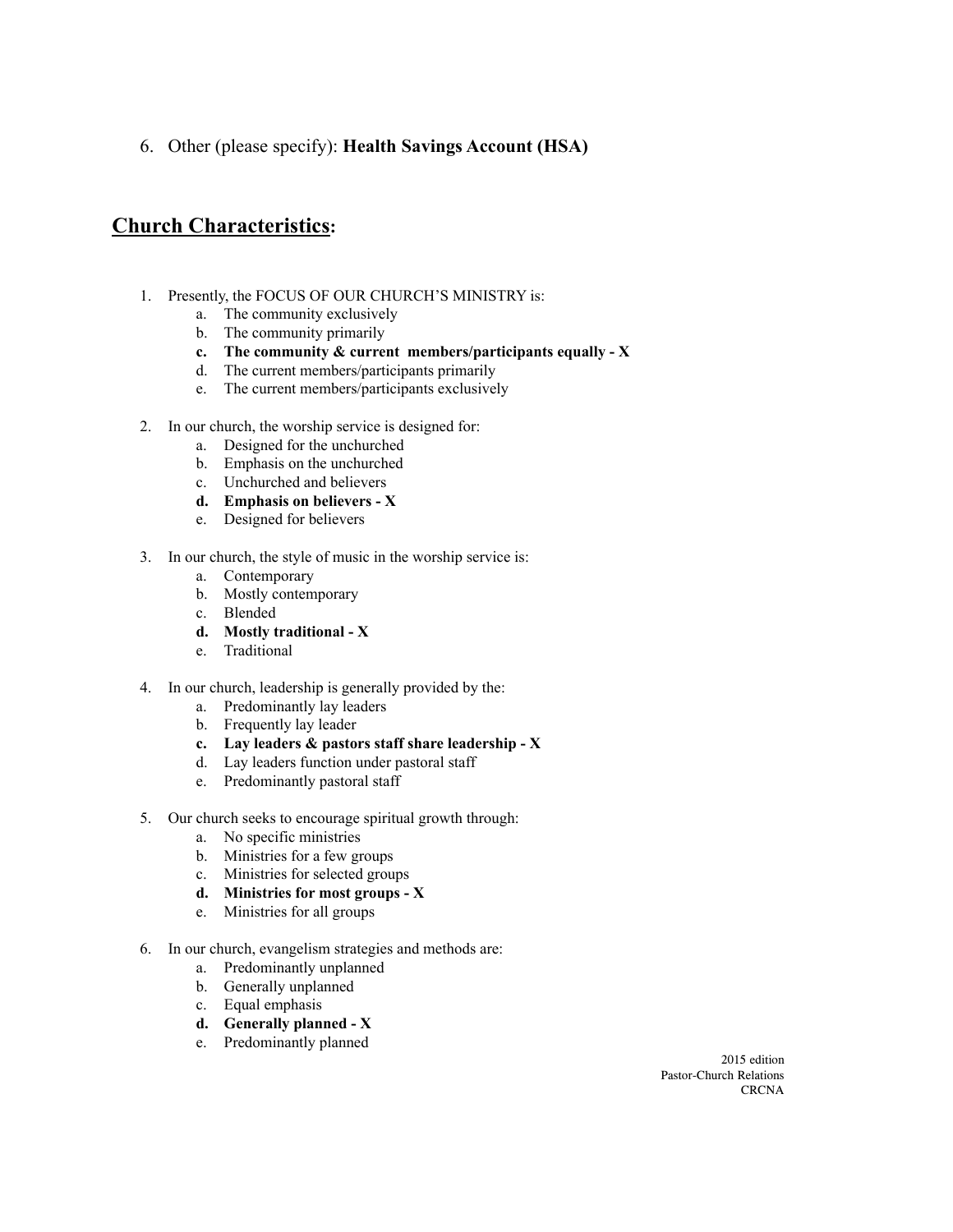- 7. Our church is representative of the economic diversity of our community:
	- a. Strongly representative
	- b. Mostly representative
	- c. Moderately representative
	- d. **Mildly representative - X**
	- e. Weakly representative
- 8. Our church is representative of the ethnic diversity of our community:
	- a. Strongly representative
	- b. Mostly representative
	- c. Moderately representative
	- d. **Mildly representative - X**
	- e. Weakly representative
- 9. Our church's response to compassion, mercy, and justice needs is:
	- a. Commitment to church-based action
	- b. Encouragement of church-based action
	- **c. Church-based and personal action - X**
	- d. Encouragement of personal action
	- e. Commitment to personal action
- 10. Our church's missional focus is:
	- a. All local
	- b. Mostly local
	- **c. Equally local and global - X**
	- d. Mostly global
	- e. All global

## **Narrative:**

- **1. Do you have a recently articulated mission/vision for ministry?** [Y or N] Y
	- a. EQUIPPING DISCIPLES TO BECOME NEIGHBORS; INVITING NEIGHBORS TO BECOME DISCIPLES
- **2. In what ways does your church participate in ecumenical activities?**

Our musicians use a variety of music sources and participate in area worship conferences.

Plymouth Heights's pastors participate in area-wide focus groups, featured speaker gatherings, conferences, and online national and international clergy groups.

The church's members take part in small group conversations with neighboring churches on relevant or cultural challenges and neighborhood involvement.

**3. Reflect on your strengths/gifts as a church:**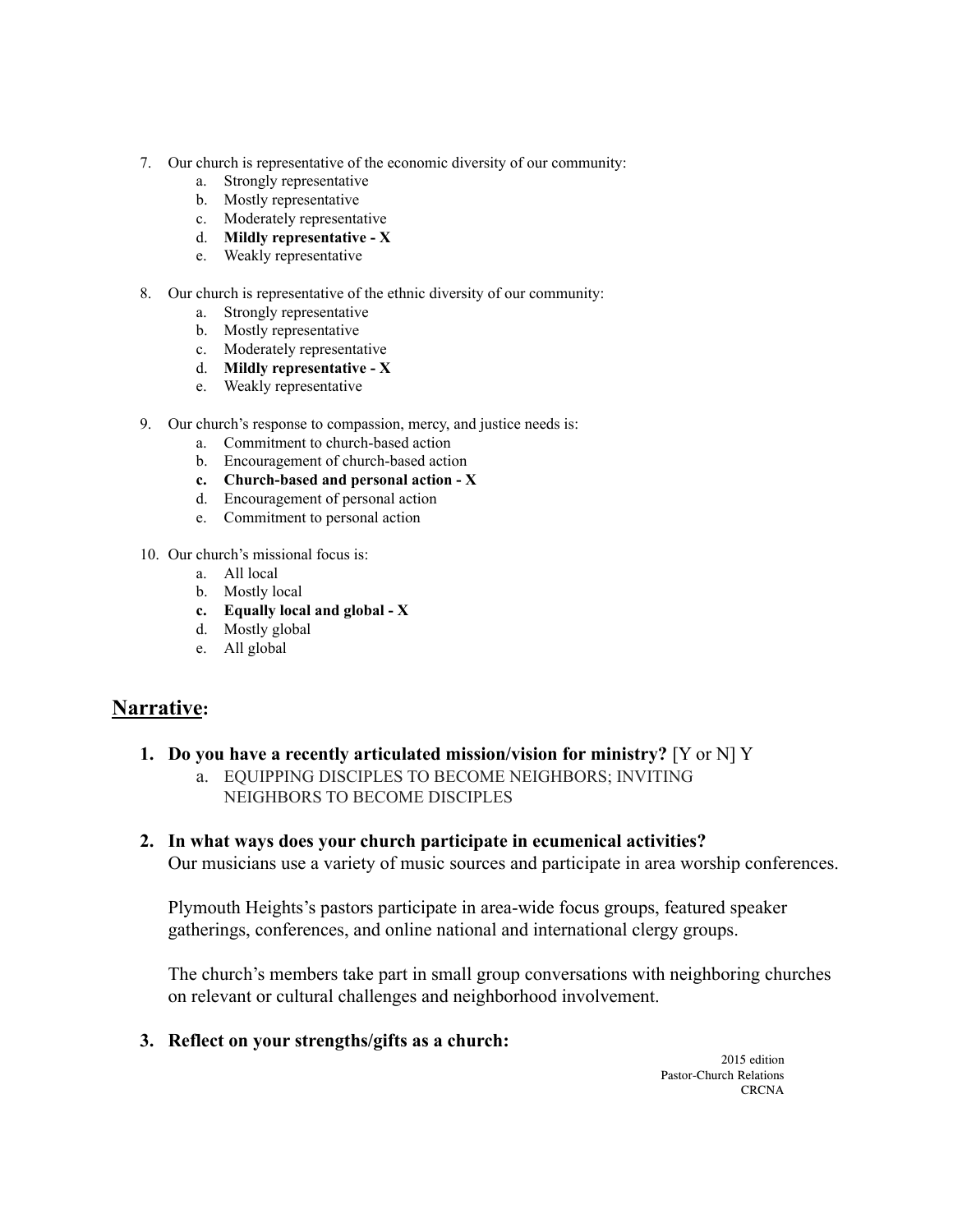Our church has many gifts. One area where we see those gifts is in the number of people willing to mentor other members of the church. We are fortunate to have people in our church who volunteer their time one-on-one or with larger groups. With an increasing number of children in the congregation, we are fortunate to have so many people willing to help with our youth programs. We also have people who are willing to take on roles of leadership within the church. These mentors, volunteers, and leaders share their wisdom and energy, providing a sense of stability and consistency.

One of our strengths is the value we place on diversity. We have diversity in forms of age, gifts, talents, and viewpoints. We work to be respectful of differing opinions while remaining committed to loving all God's children. We recognize this is an area where we can always improve, but we are fortunate to have a strong foundation for valuing diversity in all its forms.

Another strength we have is our worship service – we have a beautiful order of worship. The music pairs so well with the order of worship. There is cohesion to our services, and many of our members' gifts are incorporated seamlessly. We also appreciate the human component in worship. There are unexpected moments of tears or laughter, and if things don't go as planned, our congregation delights in the spontaneity of those moments.

Our church's commitment to being present in our community is one more strength and gift we possess. We enjoy the opportunities to share experiences with our neighbors in the form of community nights in the parking lot, GEMS and Cadets, and neighborhood prayer walks. We are committed to serving the larger Grand Rapids community as well. We have partnered in the past with area organizations to help address food insecurity through a monthly food pantry. Working with Family Promise, we have also shared our facilities with families working to find permanent housing. We also help support families who want to provide a Christian education to their children through a financial commitment.

#### **4. List specific problems with which your congregation struggles:**

Like any church, we have areas where we struggle or could improve. Here is a list of those areas with an opportunity for growth:

- a. We welcome people, but we do not always ensure that new members feel part of the congregation.
- b. While we have a large group of younger members, we do have some age gaps in our church population. We have had ebbs and flows in our demographics, which means certain voices are missing.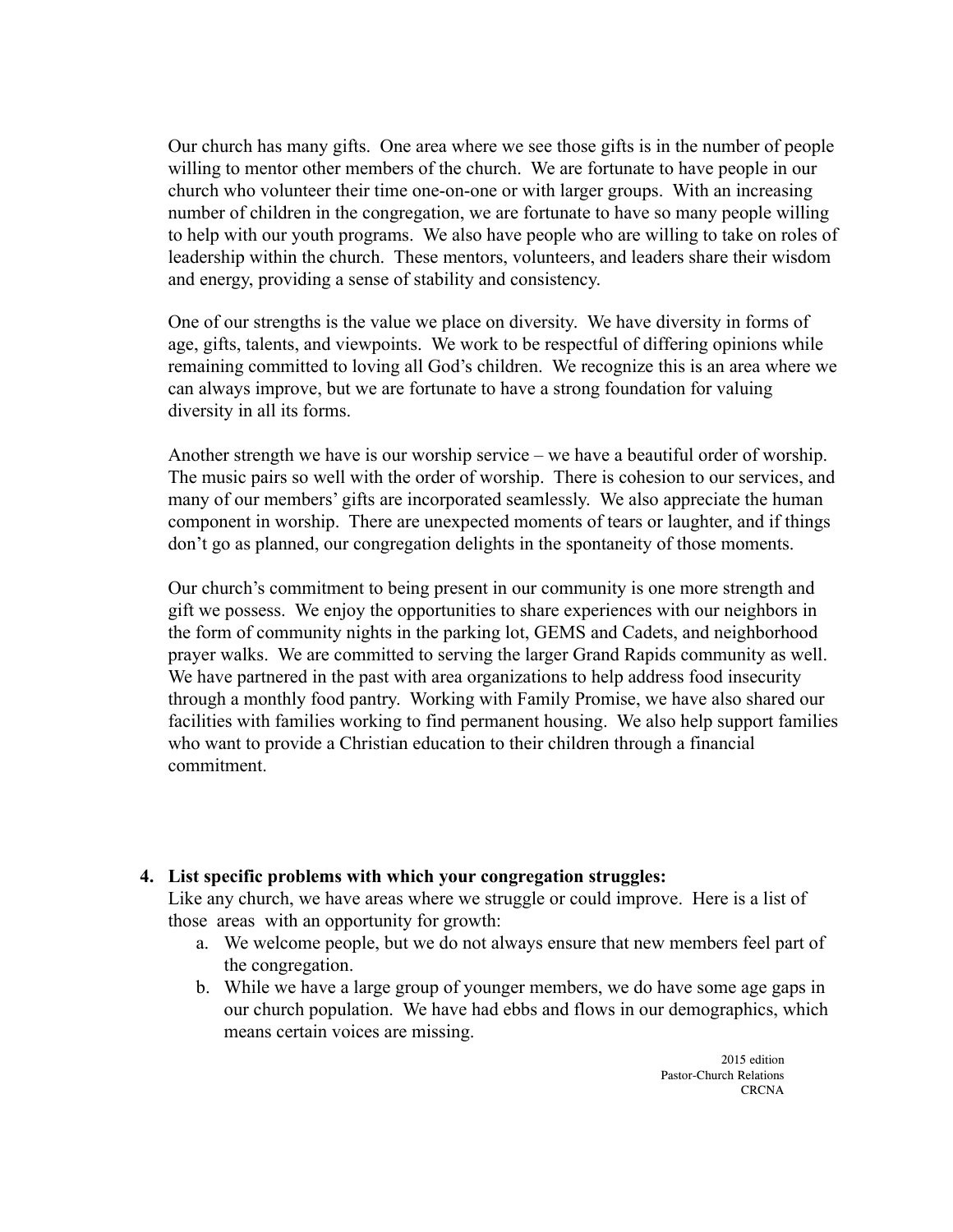- c. With all of the responsibilities and commitments facing people today, church is sometimes removed as a priority. Because people cannot commit beyond a Sunday morning, members can find it difficult to feel a sense of belonging.
- d. No one worship style will work for all members, so we struggle with how to meet the worship needs of everyone.
- e. Along with missing certain age groups, we are also missing the voices and experiences of non-traditional or blended families, those with alternative lifestyles, and those from different ethnicities.

### **5. What has been the most interesting and challenging event in the life of your church in the last three years?**

Like many congregations all over the world, the Covid-19 pandemic and the disruption that it caused in worship and fellowship has had a lasting impact on our church. In many areas, our church staff and leadership stepped up and committed themselves to seeing the congregation through the difficult months. A Covid-19 response team was formed to provide building usage, meeting guidelines, and mask requirements based on CDC and county guidelines; they were diligent in communicating any decisions and updates with members. Our existing livestream technology was adapted for worship needs, ensuring that households were able to continue hearing the Word. Committee meetings, small group meetings, and staff meetings moved to the Zoom platform in order to allow members to interact safely. The monthly food pantry was modified to meet the needs of our neighbors with a drive-up distribution.

#### **6. List major goals that this congregation has set for itself or opportunities the congregation anticipates:**

- a. Expand and grow our kids and youth programs, with increased emphasis on faith formation, for our young members
- b. Work on expanding our diversity and enfolding different kinds of people into Plymouth Heights. We are in a diverse neighborhood and want to reflect that.
- c. We want to continue to grow our community outreach through programs and interacting with the people around us.

#### **7. Describe what being Christians of Reformed accent means to you:**

First and foremost, God is in charge; consequently, this gives us assurance and comfort in all circumstances. God's sovereignty and compassion give us confidence in our salvation and motivate us to be agents of renewal in the world. Being Christians of a reformed accent means a commitment to Christian discipleship at all times.

We understand Christian discipleship through Scripture, which is God's word and the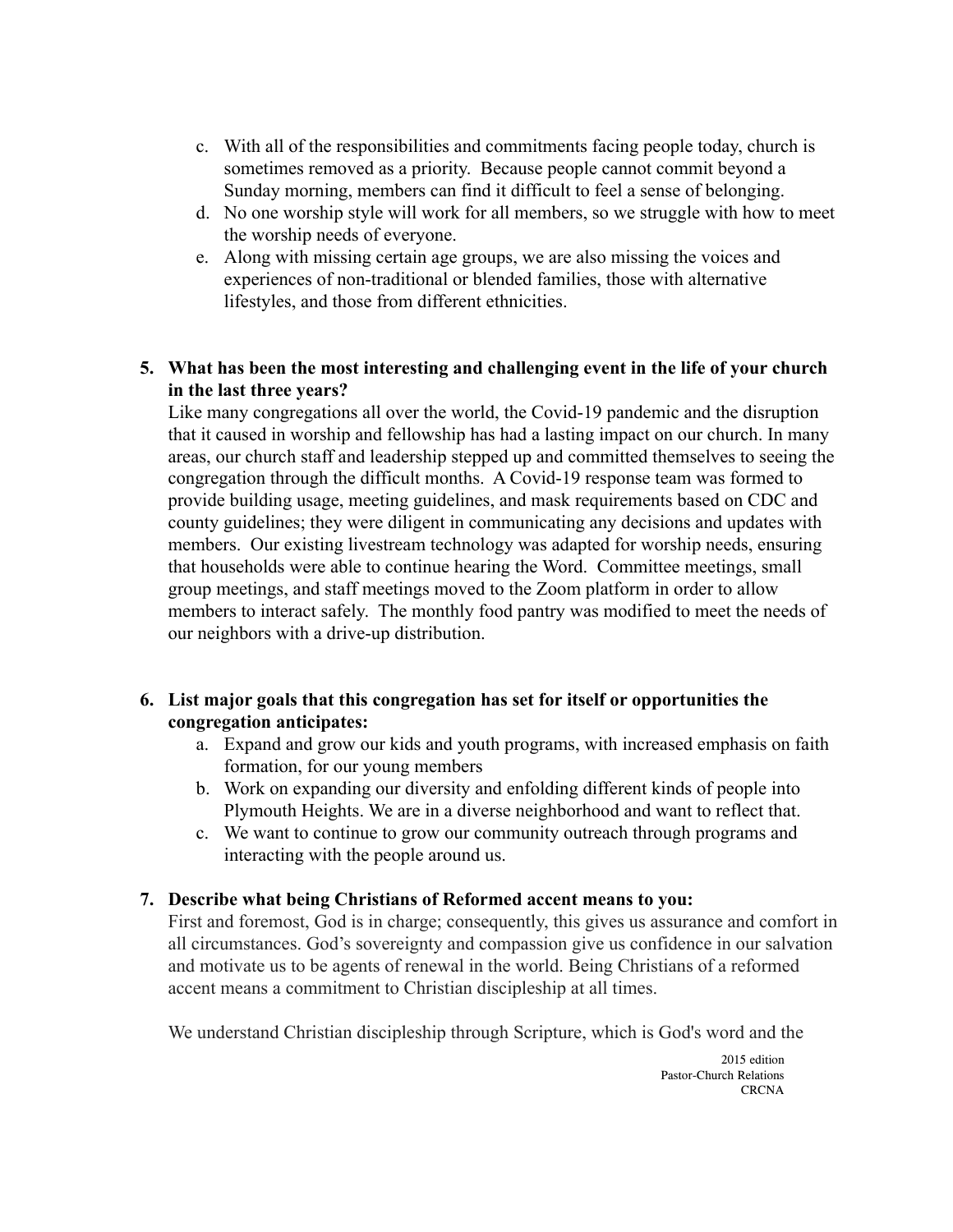only final rule for what to believe and what to do. We read the Bible guided by the Reformed Confessions. We are committed to the education of our children as disciples of Jesus. Finally, we are governed by elders who lead in Christ's name.

#### **8. Describe your understanding of the relationship between the local church and the Christian Reformed denomination:**

PHCRC has been and still is supportive of the denomination, which is evident from the consistent payment of full ministry shares, not only classical but denominational. We are fortunate to have a number of members who work for the denomination, either in "headquarter" positions or at the CRC educational institutions (Calvin University and Calvin Theological Seminary).

PHCRC regularly participates in Grand Rapids East Classis meetings as well as some leadership positions in the past. Increasingly though Plymouth Heights, as many churches, is finding itself more removed from the denomination, acting more congregational rather than in lock-step with either the traditional CRC ways of doing things or with the details of church polity.

Plymouth Heights will support its next pastor being involved in denominational matters but will not expect that to be her/his priority.

#### **9. Identify some of the cultural challenges facing Christians and Christian churches today:**

- a. Busy lives for children and adults alike, which results in competing priorities
- b. Societal expectations and pressures
- c. Bringing in, welcoming, and committing to the inclusion of the community members into church life
- d. Nurturing young people to join, participate, and grow into lifelong, active church members
- e. Recognizing and understanding the issues surrounding gender identification and non-traditional relationships

#### **10. What have been the three most important events in the history of your church?**

- a. Mission movement: An increasing commitment to lean into our mission statement in recent years has given us purposeful passion in reaching out to our local community. Some of our neighborhood engagements are providing food and fellowship at our monthly food pantries, providing shelter and meals for families that are homeless, and meeting our neighbors at parking lot events.
- b. Friendship program development for people with disabilities: Not only has this provided resources for faith formation and given opportunities for meaningful relationships, but our friends' inclusion in our worship services and life of the